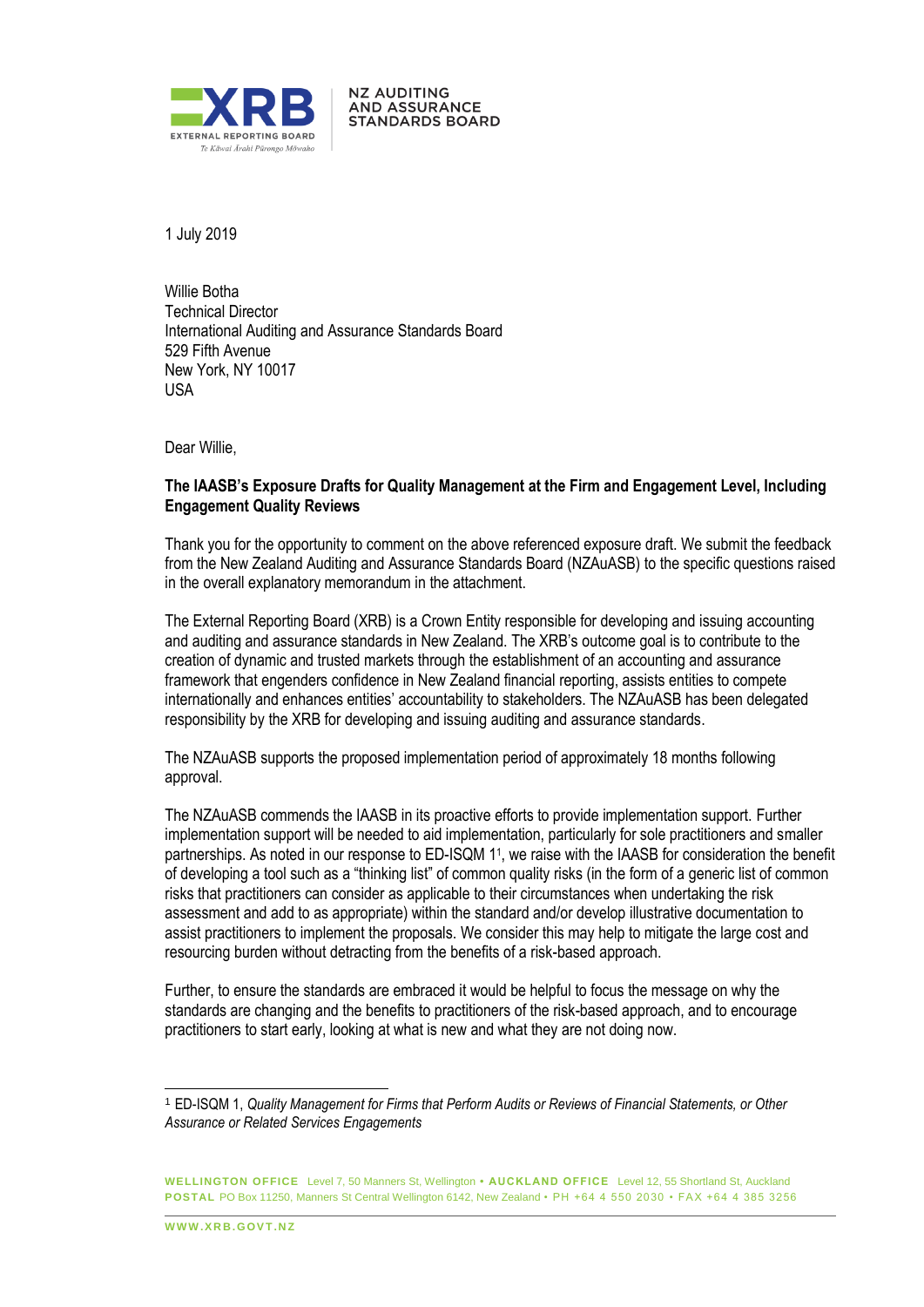Should you have any queries concerning our submission please contact either myself at the address details provided below or Sylvia van Dyk (sylvia.vandyk@xrb.govt.nz).

Yours sincerely,

Robertsul

**Robert Buchanan Chairman** Email: robert@buchananlaw.co.nz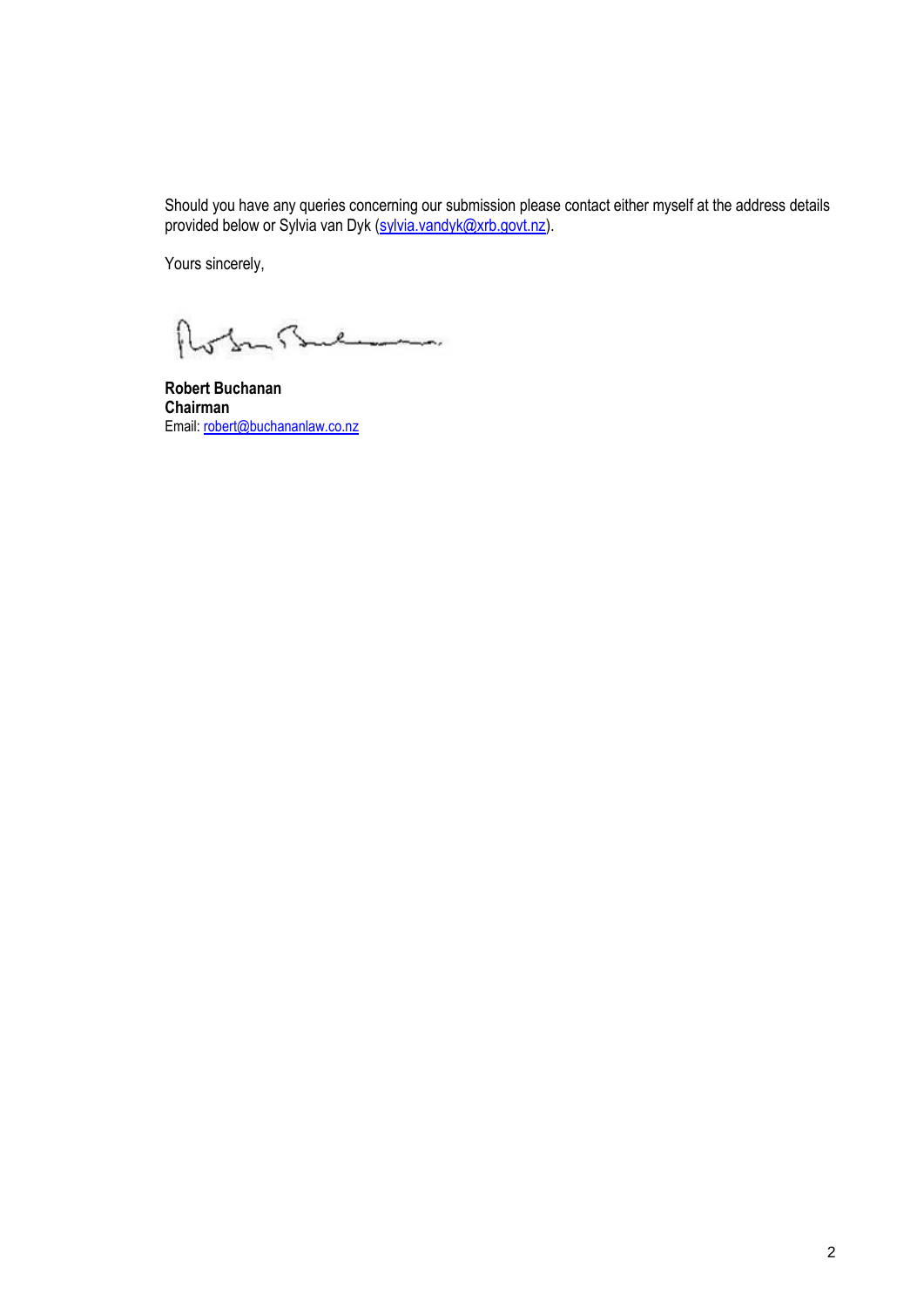# **Submission of the New Zealand Auditing and Assurance Standards Board**

# *The IAASB's Exposure Drafts for Quality Management at the Firm and Engagement Level, Including Engagement Quality Reviews*

#### **I Schedule of Responses to the IAASB's Specific Questions**

**1. Do you support the approach and rationale for the proposed implementation period of approximately 18 months after the approval of the three standards by the Public Interest Oversight Board? If not, what is an appropriate implementation period?**

## **Response:**

The NZAuASB considers 18 months is the minimum period necessary to support the implementation of the quality management proposals. In our view, a hurried implementation of these proposals will not improve audit quality.

In light of the IAASB's decision not to make conforming consequential amendments to the assurance and related services standards at this time, we encourage the IAASB to prioritise this project so as to align the effective date of any necessary changes to the assurance and related services standards with the effective date of the revised quality management standards.

#### **2. In order to support implementation of the standards in accordance with the IAASB's proposed effective date, what implementation materials would be most helpful, in particular for SMPs?**

# **Response:**

The NZAuASB commends the IAASB in its proactive efforts to provide practical examples that assist users in applying ED-ISQM 1. However, the NZAuASB considers further implementation support will be needed to aid implementation. The areas the NZAuASB considers would be the most difficult to implement is the risk assessment and documentation of the quality management system, especially for sole practitioners and smaller partnerships (e.g. two partner firms). The NZAuASB strongly encourages the IAASB to demonstrate how the standards would look for a sole practitioner.

As noted in the NZAuASB's submission on ED-ISQM 1, as part of its outreach activities, the NZAuASB hosted a series of workshops specifically targeted at the SMP community. From our targeted outreach it became clear that implementation support will be needed to assist, especially for SMPs. Feedback from SMPs was that the need to identify risks will be time consuming for individual practices. It was observed that many of the risks would be identical for such firms. Practitioners saw little value in requiring each firm to identify similar risks.

We raise with the IAASB for consideration the benefit of developing a "thinking list" of standard types of quality risks, that firms and practitioners could consider for their circumstances and be required by the standard to add as appropriate. We do not think of this approach as creating a "checklist". To the contrary, we have in mind a description of the generic types of risks to engagement quality which could be identified and assessed by each firm when it is undertaking its assessment of risks in relation to the quality objectives and its own circumstances, as the proposed standard contemplates.